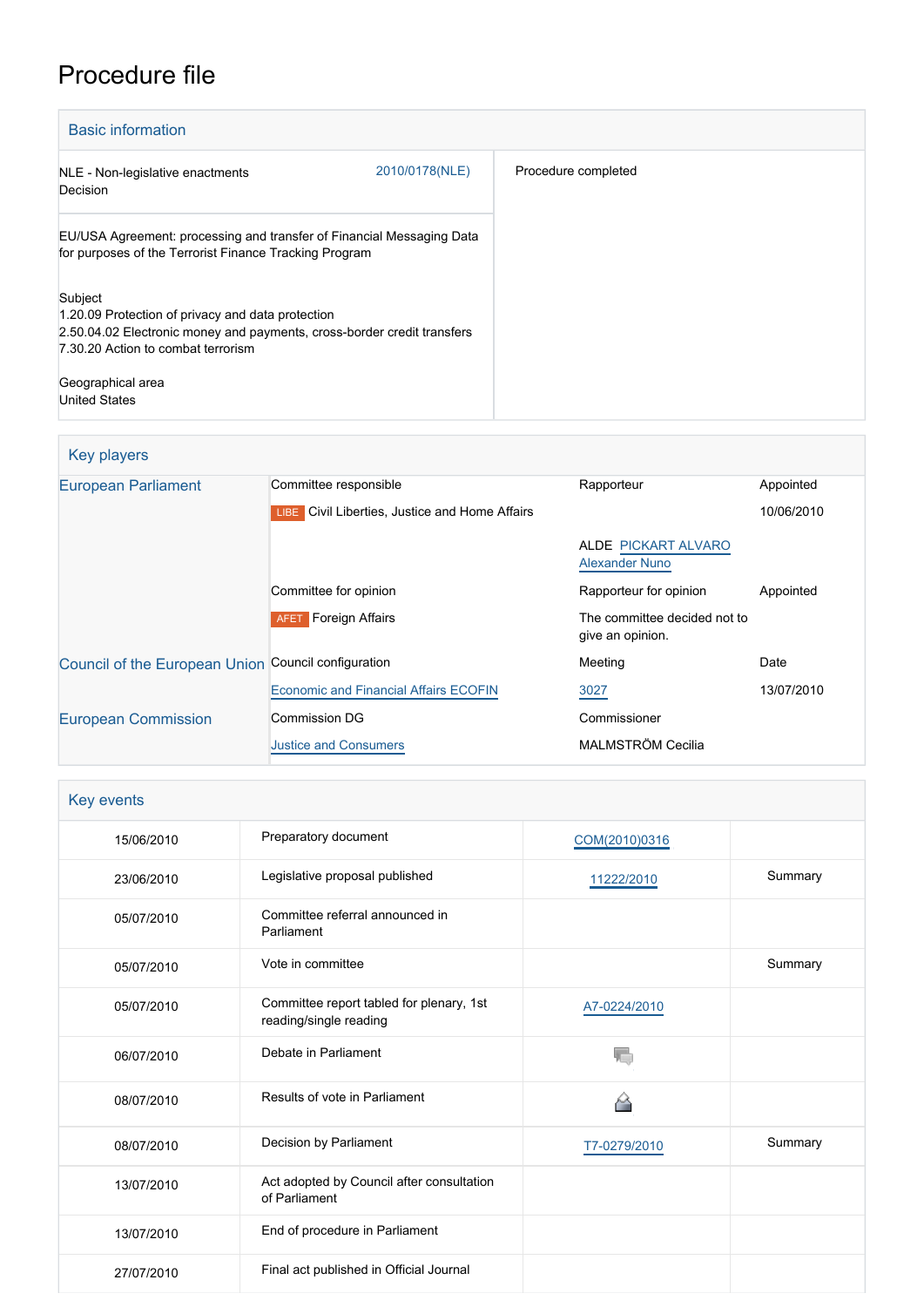| <b>Technical information</b> |                                                                                                                                                             |
|------------------------------|-------------------------------------------------------------------------------------------------------------------------------------------------------------|
| Procedure reference          | 2010/0178(NLE)                                                                                                                                              |
| Procedure type               | NLE - Non-legislative enactments                                                                                                                            |
| Procedure subtype            | <b>Consent by Parliament</b>                                                                                                                                |
| Legislative instrument       | Decision                                                                                                                                                    |
| Legal basis                  | Treaty on the Functioning of the EU TFEU 088-p2-a1; Treaty on the<br>Functioning of the EU TFEU 087-p2; Treaty on the Functioning of the EU<br>TFEU 218-p6a |
| Stage reached in procedure   | Procedure completed                                                                                                                                         |
| Committee dossier            | LIBE/7/03266                                                                                                                                                |

#### Documentation gateway

| COM(2010)0317                                | 15/06/2010 | EC          | Summary |
|----------------------------------------------|------------|-------------|---------|
| COM(2010)0316                                | 15/06/2010 | EC          |         |
| N7-0030/2011<br>OJ C 355 29.12.2010, p. 0010 | 22/06/2010 | <b>EDPS</b> | Summary |
| 11222/2010                                   | 24/06/2010 | CSL         | Summary |
| PE445.596                                    | 29/06/2010 | EP          |         |
| PE445.662                                    | 30/06/2010 | EP          |         |
| A7-0224/2010                                 | 05/07/2010 | EP          |         |
| T7-0279/2010                                 | 08/07/2010 | EP          | Summary |
| SEC(2011)0438                                | 30/03/2011 | EC          | Summary |
| SWD(2012)0454                                | 14/12/2012 | EC          | Summary |
| COM(2013)0843                                | 27/11/2013 | EC          | Summary |
| COM(2014)0513                                | 11/08/2014 | EC          |         |
| SWD(2014)0264                                | 11/08/2014 | EC          | Summary |
| COM(2017)0031                                | 19/01/2017 | EC          | Summary |
| SWD(2017)0017                                | 19/01/2017 | EC          |         |
| COM(2019)0342                                | 22/07/2019 | EC          | Summary |
| SWD(2019)0301                                | 22/07/2019 | EC          | Summary |
|                                              |            |             |         |

#### Additional information

| National parliaments | <b>IPEX</b>                                         |
|----------------------|-----------------------------------------------------|
| European Commission  | <b>EUR-Lex</b><br>the control of the control of the |

#### Final act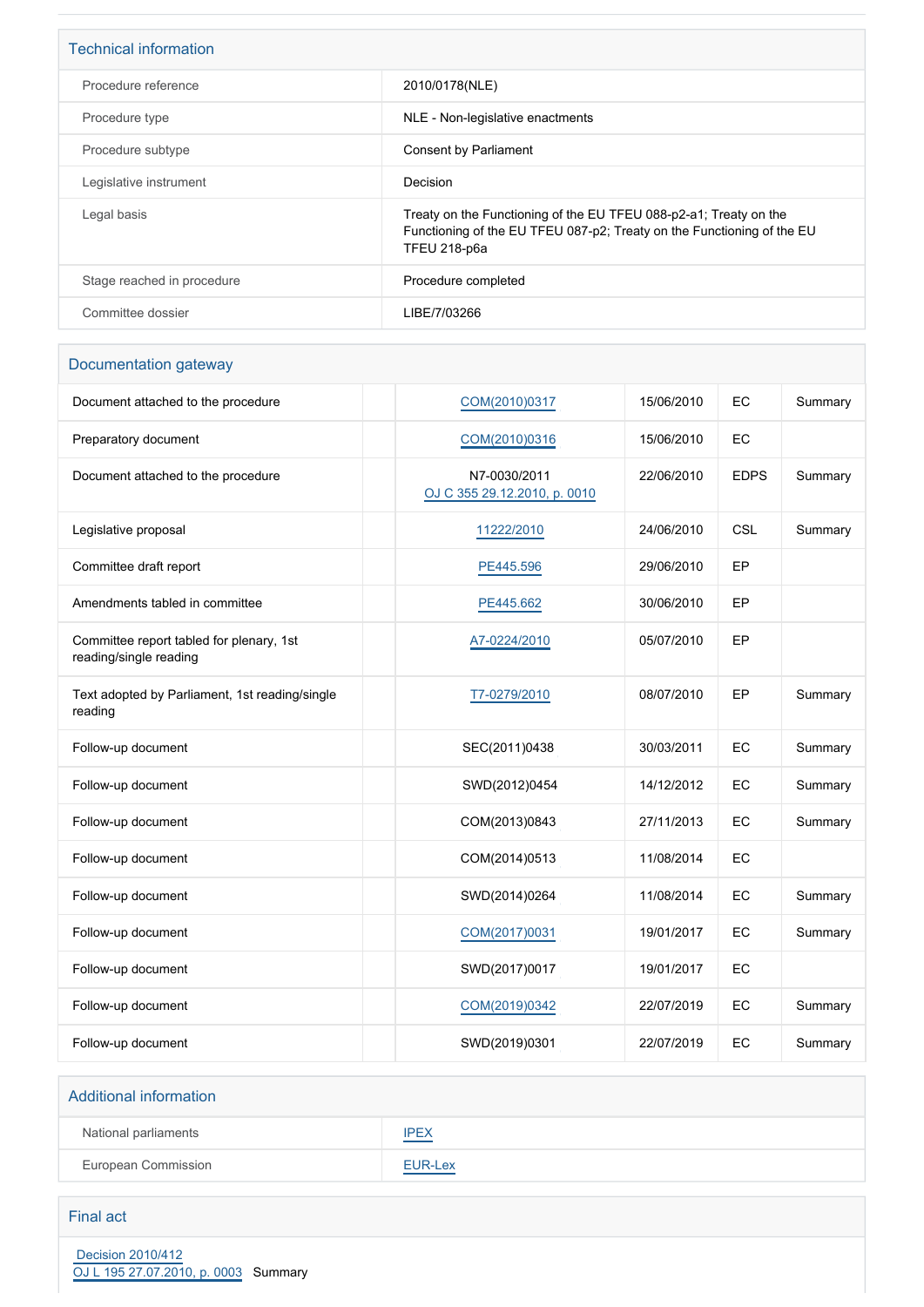### EU/USA Agreement: processing and transfer of Financial Messaging Data for purposes of the Terrorist Finance Tracking Program

PURPOSE: to sign a new Agreement between the European Union and the United States of America on the processing and transfer of Financial Messaging Data from the European Union to the United States for purposes of the Terrorist Finance Tracking Program.

PROPOSED ACT: Council Decision.

BACKGROUND: the JHA Council of 30 November 2009 authorised the Presidency of the Council of the European Union to sign an [interim](http://www.europarl.europa.eu/oeil/FindByProcnum.do?lang=en&procnum=NLE/2009/0190) [agreement between the EU and the United States on the processing and transfer of Financial Messaging Data from the EU to the](http://www.europarl.europa.eu/oeil/FindByProcnum.do?lang=en&procnum=NLE/2009/0190) U.S. for purposes of the TFTP. The interim agreement, also signed on 30 November 2009, was to have a maximum duration of 9 months.

However, on 11 February the European Parliament adopted its Resolution withholding consent for the TFTP Interim Agreement. A letter signed by the President of the Council was delivered to the US Secretary of State on 22 February 2010 stating that as a consequence of the Parliament's Resolution, the EU could not become a party to the Interim Agreement and terminating the provisional application of the Agreement. No data were ever transferred under the Interim Agreement.

On 24 March 2010, the Commission adopted a Recommendation from the Commission to the Council to authorise the opening of the negotiations between the European Union and the United States of America to make available to the United States Treasury Department financial messaging data to prevent and combat terrorism and terrorism financing. On 11 May 2010, the Council adopted a Decision, together with negotiation directives, authorising the Commission to open negotiations on behalf of the European Union. On 10 May 2010, the European Parliament adopted a [resolution](http://www.europarl.europa.eu/oeil/FindByProcnum.do?lang=en&procnum=RSP/2010/2649) on the Recommendation from the Commission to the Council to authorise the opening of the negotiations The Agreement was initialled by the Parties on 11 June 2010. The Agreement has a duration of 5 years.

The Terrorist Finance Tracking Program (TFTP) has generated significant intelligence which has benefitted Member States' fight against terrorism. The purpose of the Agreement is to ensure the continuation of the TFTP by making available to the United States Treasury Department financial messaging data stored in the EU for the purposes of the Terrorist Finance Tracking Program (TFTP). Since the new systems architecture of the Society for Worldwide Interbank Financial Telecommunication ?SWIFT- (hereinafter referred to as the "designated provider") became operational on 1 January 2010, a significant volume of the data which were previously received by the U.S. Treasury Department under the TFTP, have not been available, undermining the benefits of the TFTP not least for the European Union.

This Agreement is therefore necessary to enable the functioning of the TFTP without the limitations derived from the designated provider's new systems architecture and ensure that the TFTP can produce EU - and wider global ? security benefits .

Following the termination of the provisional application of the Interim Agreement, data stored by the designated provider in its EU server remains inaccessible to the Treasury Department for the purposes of the TFTP. It is necessary to sign this Agreement as rapidly as possible in order to make these data available to the United States Treasury Department for the purposes of preventing and combating terrorism and terrorist financing.

IMPACT ASSESSMENT: no impact analysis was carried out.

LEGAL BASIS: Articles 87(2)(a) and 88 (2), in conjunction with Article 218 (5) of the Treaty on the Functioning of the European Union (TFEU).

CONTENT: the proposed signature of the new Agreement the European Union and the United States aims at preventing and combating terrorism while respecting fundamental rights, and notably the protection of personal data. The Agreement aims to ensure full respect for fundamental rights enshrined in Article 6 (2), of the Treaty on European Union, in particular the right to privacy with regard to the processing of personal data as stipulated in Article 16 of the Treaty on the Functioning of the European Union and for the principles of proportionality and necessity regarding the right to respect for private and family life and the protection of personal data as set out in Articles 7 and 8 of the Charter of Fundamental Rights of the European Union.

In addition, the Agreement provides for:

- significant safeguards for those whose data is processed by the designated provider within the European Union if it is transferred to the Treasury Department under this Agreement;
- transparency of the use of data;
- measures concerning access, blocking and rectification of data;
- measures on administrative redress on a non-discriminatory basis and the availability of a process for seeking judicial redress under U.S. law, regardless of nationality or place of residence.

Where leads resulting from the data are shared with third parties, the Member State concerned will be consulted as appropriate.

The Agreement offers a strengthened process for the European Union to review its functioning, and to monitor the independent oversight of the TFTP.

The Agreement should be approved by the European Parliament.

BUDGETARY IMPLICATION: this proposal has no implication for the European Union?s budget.

#### EU/USA Agreement: processing and transfer of Financial Messaging Data for purposes of the Terrorist Finance Tracking Program

Opinion of the European Data Protection Supervisor on the proposal for a Council Decision on the

conclusion of the Agreement between the European Union and the United States of America on the processing and transfer of Financial Messaging Data from the European Union to the United States for purposes of the Terrorist Finance Tracking Program (TFTP II)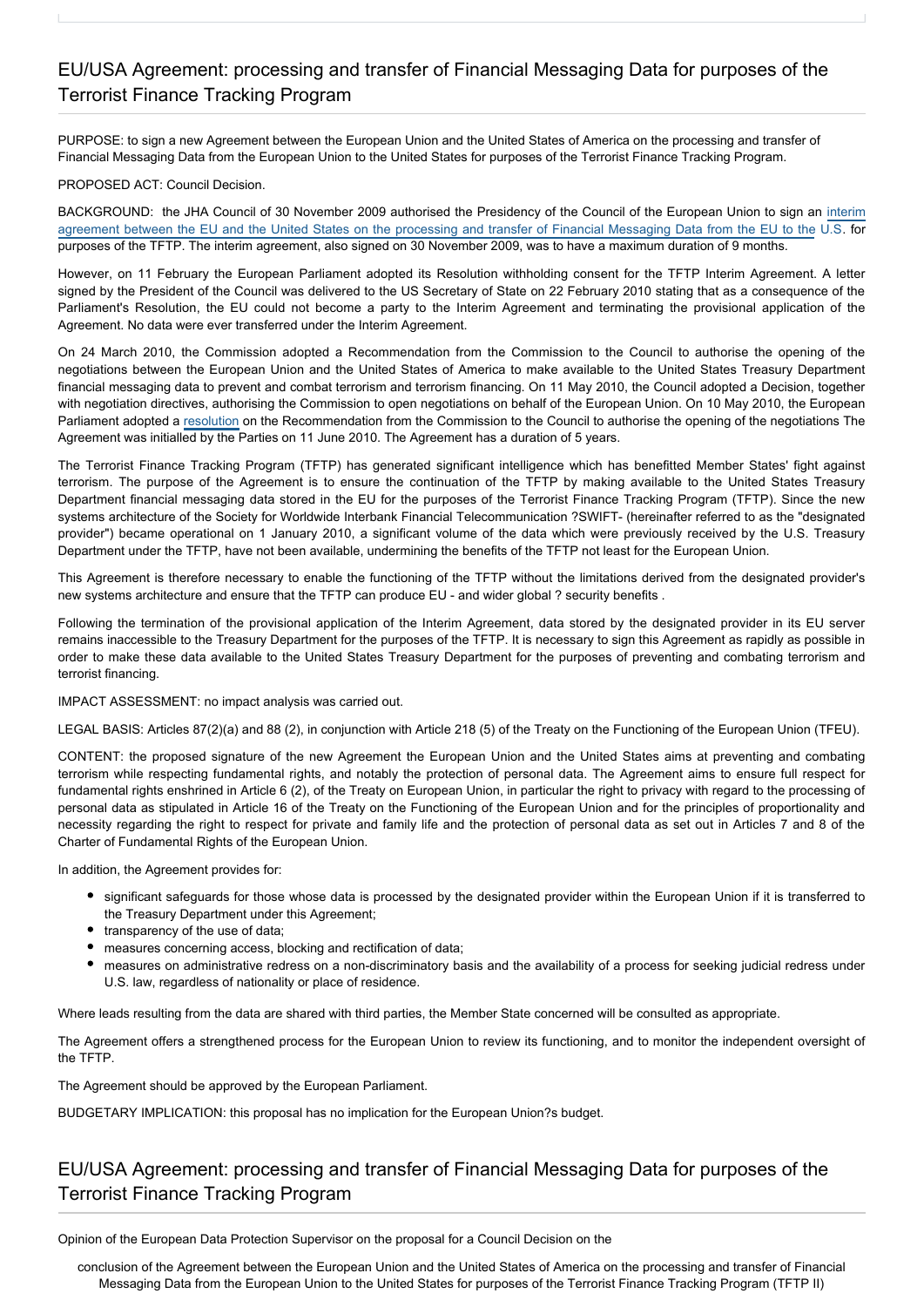In his Opinion, the EDPS welcomes the fact that he is consulted and recommends that his Opinion is mentioned in the recitals of the proposal. He also notes that, further to the decision of the European Parliament of 11 February 2010 to withhold its consent with regard to the interim agreement signed on 30 November 2009, the new draft aims at addressing in particular the concerns with regard to the protection of personal data, a fundamental right which after the entry into force of the Lisbon Treaty has acquired even more relevance in the legal framework of the European Union.

The EDPS considers, however, that there are several some open questions to address and states as follows :

The EDPS acknowledges that this proposal envisages certain substantial improvements with respect to the interim TFTP I agreement, such as the exclusion of SEPA (Single Euro Payments Area) data, a more limited definition of terrorism, and more detailed provisions on data subjects? rights. He notes however, that an essential prerequisite to the assessment of the legitimacy of a new TFTP agreement should be met. The necessity of the scheme must be established in relation to already existing EU and international instruments.

There are key elements to improve in order to meet the conditions of the EU legal framework on the protection of personal data, such as:

- · ensuring that bulk transfers are replaced with mechanisms allowing financial transaction data to be filtered in the EU, and ensuring that only relevant and necessary data are sent to US Authorities;
- · considerably reducing the storage period for non- extracted data;
- · entrusting the task to assess the requests of the US treasury to a public judicial authority, in line with the negotiating mandate and the current EU legal framework;
- · ensuring that the data subjects? rights conferred by the proposal are clearly stated and effectively enforceable also in the US territory ;
- enhancing the independent oversight and supervision mechanisms, by:
- ensuring that the tasks and role of both the person appointed by the European Commission and the representatives of European data protection authorities are well defined and that they are put in a position to act independently and to effectively carry out their supervisory tasks;
- ensuring that joint reviews take place regularly and that their outcome is linked to the duration of the agreement through a sunset clause;
- extending the information available to independent overseers and data protection authorities;
- avoiding that the agreement limits the powers of European data protection authorities.

#### EU/USA Agreement: processing and transfer of Financial Messaging Data for purposes of the Terrorist Finance Tracking Program

PURPOSE: to conclude a new Agreement between the European Union and the United States of America on the processing and transfer of Financial Messaging Data from the European Union to the United States for purposes of the Terrorist Finance Tracking Program.

PROPOSED ACT: Council Decision.

IMPACT ANALYSIS: no impact analysis was carried out.

LEGAL BASIS: Articles 87(2)(a) and 88 (2), in conjunction with Article 218 (6)(a) of the Treaty on the Functioning of the European Union (TFEU).

CONTENT: this proposal sets out the text of the new Agreement between the EU and the United States of America on the processing and transfer of Financial Messaging Data from the European Union to the United States for purposes of the Terrorist Finance Tracking Program.

The main elements of the this Agreement can be summarised as follows:

Purpose of the Agreement:like the previous version, the purpose of this Agreement is to ensure, with full respect for the privacy, protection of personal data, and other conditions set out in this Agreement, that:

- financial payment messages referring to financial transfers and related data stored in the territory of the European Union by providers of international financial payment messaging services, that are jointly designated pursuant to this Agreement, are provided to the U.S. Treasury Department for the exclusive purpose of the prevention, investigation, detection, or prosecution of terrorism or terrorist financing;
- relevant information obtained through the TFTP is provided to law enforcement, public security, or counter terrorism authorities of Member States, or Europol or Eurojust, for the purpose of the prevention, investigation, detection, or prosecution of terrorism or terrorist financing.

Data concerned: the Agreement applies to the obtaining and use of financial payment messaging and related data with a view to the prevention, investigation, detection, or prosecution of acts of a person or entity that involve violence, or are otherwise dangerous to human life or create a risk of damage to property or infrastructure, and which, given their nature and context, are reasonably believed to be committed with the aim of:

- intimidating or coercing a population;
- intimidating, compelling, or coercing a government or international organisation to act or abstain from acting;
- seriously destabilizing or destroying the fundamental political, constitutional, economic, or social structures of a country or an international organisation.

It may also concern data from a person or entity assisting, sponsoring, or providing financial, material, or technological support for, or financial or other services to or in support of, abovementioned acts.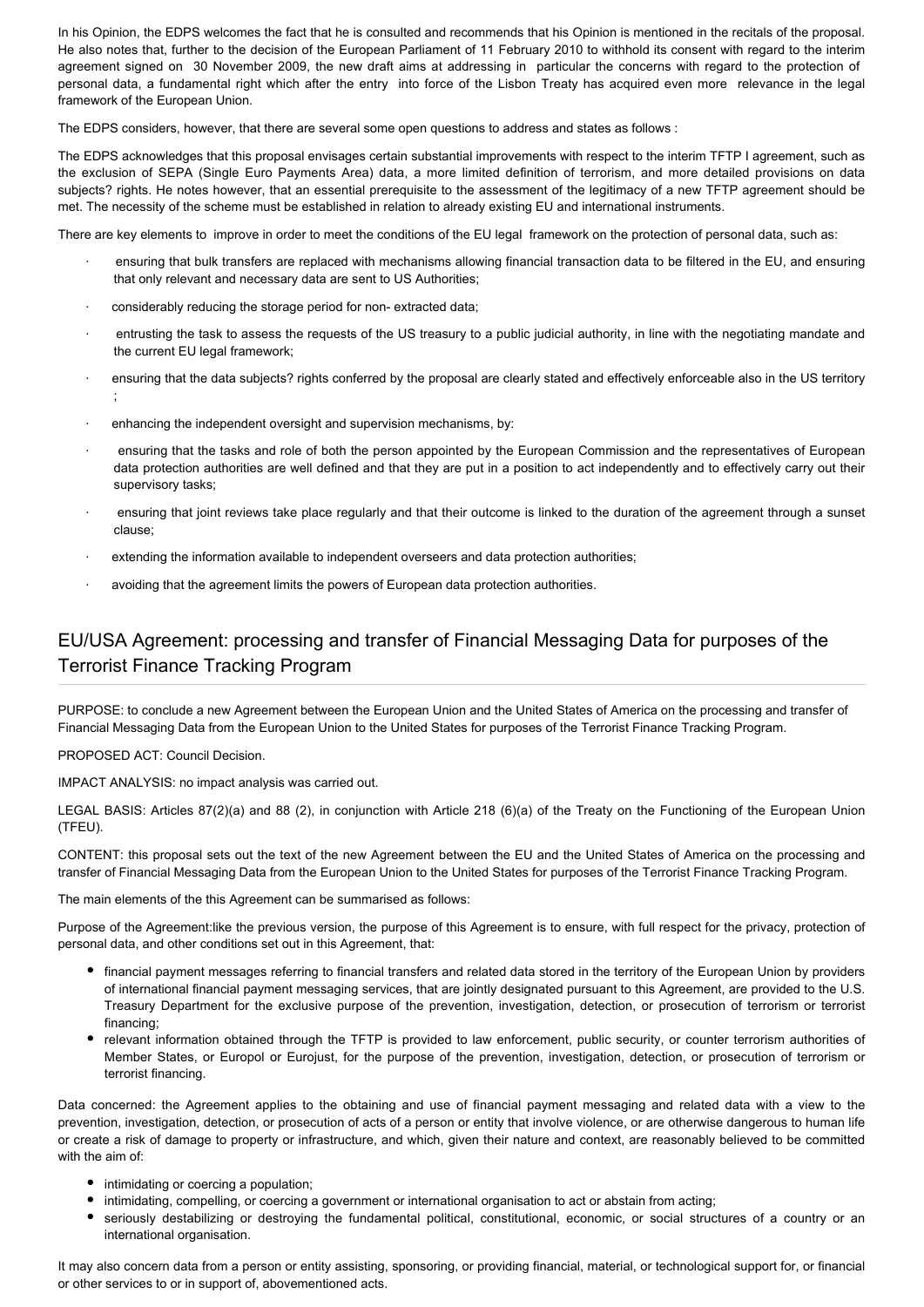Since the new systems architecture of the Society for Worldwide Interbank Financial Telecommunication ?SWIFT- (hereinafter referred to as the "designated provider") became operational on 1 January 2010, a significant volume of the data which were previously received by the U.S. Treasury Department under the TFTP, have not been available, undermining the benefits of the TFTP not least for the European Union.

Ensuring Provision of Data by Designated Providers: the Agreement stipulates that the Parties, jointly and individually, shall ensure that entities jointly designated by the Parties under this Agreement as providers of international financial payment messaging services ("Designated Providers", i.a. Society for Worldwide Interbank Financial Telecommunication - SWIFT-) provide to the U.S. Treasury Department requested financial payment messaging and related data which are necessary for the purpose of the prevention, investigation, detection, or prosecution of terrorism or terrorist financing ("Provided Data").

U.S. Requests to Obtain Data from Designated Providers: for the purposes of this Agreement, the U.S. Treasury Department shall serve production orders (?Requests?), under authority of U.S. law, upon a Designated Provider present in the territory of the United States in order to obtain data necessary for the purpose of the prevention, investigation, detection, or prosecution of terrorism or terrorist financing that are stored in the territory of the European Union.

The Request (together with any supplemental documents) shall:

- identify as clearly as possible the data, including the specific categories of data requested, that are necessary for the purpose of the prevention, investigation, detection, or prosecution of terrorism or terrorist financing;
- clearly substantiate the necessity of the data;
- be tailored as narrowly as possible in order to minimize the amount of data requested, taking due account of past and current terrorism risk analyses focused on message types and geography as well as perceived terrorism threats and vulnerabilities, geographic, threat, and vulnerability analyses;
- not seek any data relating to the Single Euro Payments Area.

A copy of the Request shall be sent to Europol. Once Europol has confirmed that the Request complies with the requirements of the Agreement, the Request shall have binding legal effect as provided under U.S. law, within the European Union as well as the United States. The Designated Provider is thereby authorised and required to provide the data to the U.S. Treasury Department.

Safeguards Applicable to the Processing of Provided Data: the U.S. Treasury Department shall ensure that Provided Data are processed in accordance with the provisions of this Agreement The TFTP shall avoiddata mining or any other type of algorithmic or automated profiling or computer filtering. The U.S. Treasury Department shall ensure that Provided Data are processed in accordance with the provisions of this Agreement. The U.S. Treasury Department shall ensure the protection of personal data by means of a series of safeguards set out in the Agreement.

Provisions on data security and integrity are also laid down in the Agreement.

Necessary and Proportionate Processing of Data: all searches of Provided Data shall be based upon pre-existing information or evidence which demonstrates a reason to believe that the subject of the search has a nexus to terrorism or its financing. Provided Data may include identifying information about the originator and/or recipient of a transaction, including name, account number, address, and national identification number. The Parties recognize the special sensitivity of personal data revealing racial or ethnic origin, political opinions, or religious or other beliefs, trade union membership, or health and sexual life (?sensitive data?). In the exceptional circumstance that extracted data were to include sensitive data, the U.S. Treasury Department shall protect such data in accordance with the safeguards and security measures set forth in this Agreement and with full respect and taking due account of their special sensitivity.

Retention and Deletion of Data: during the term of this Agreement, the U.S. Treasury Department shall undertake an ongoing and at least annual evaluation to assess the data retention periods to ensure that they continue to be no longer than necessary to combat terrorism or its financing. Where such data are identified, the U.S. Treasury Department shall permanently delete them as soon as technologically feasible. If it transpires that financial payment messaging data were transmitted which were not requested, the U.S. Treasury Department shall promptly and permanently delete such data and shall inform the relevant Designated Provider. All non-extracted data received prior to 20 July 2007 shall be deleted not later than 20 July 2012. All non-extracted data received on or after 20 July 2007 shall be deleted not later than five years from receipt. Not later than three years from the date of entry into force of this Agreement, the European Commission and the U.S. Treasury Department shall prepare a joint report regarding the value of TFTP Provided Data, with particular emphasis on the value of data retained for multiple years and relevant information obtained from the joint review conducted pursuant to the Agreement.

Onward Transfer: provisions are laid down as regards the onward transfer of information extracted from the Provided Data. Such information shall be shared for lead purposes only and for the exclusive purpose of the investigation, detection, prevention, or prosecution of terrorism or its financing. Where the U.S. Treasury Department is aware that such information involves a citizen or resident of a Member State, any sharing of the information with the authorities of a third country shall be subject to the prior consent of competent authorities of the concerned Member State or pursuant to existing protocols on such information sharing between the U.S. Treasury Department and that Member State, except where the sharing of the data is essential for the prevention of an immediate and serious threat to public security of a Party to this Agreement, a Member State, or a third country.

Spontaneous Provision of Information: the U.S. Treasury Department shall ensure the availability, as soon as practicable and in the most expedient manner, to law enforcement, public security, or counter terrorism authorities of concerned Member States, and, as appropriate, to Europol and Eurojust, within the remit of their respective mandates, of information obtained through the TFTP that may contribute to the investigation, prevention, detection, or prosecution by the European Union of terrorism or its financing. Any follow-on information that may contribute to the investigation, prevention, detection, or prosecution by the United States of terrorism or its financing shall be conveyed back to the United States on a reciprocal basis and in a reciprocal manner.

EU Requests for TFTP Searches: where a law enforcement, public security, or counter terrorism authority of a Member State, or Europol or Eurojust, determines that there is reason to believe that a person or entity has a nexus to terrorism or its financing, such authority may request a search for relevant information obtained through the TFTP. The U.S. Treasury Department shall promptly conduct a search and provide relevant information in response to such requests.

Cooperation with Future Equivalent EU System: during the course of this Agreement, the European Commission will carry out a study into the possible introduction of an equivalent EU system allowing for a more targeted transfer of data. If, following this study, the European Union decides to establish an EU system, the United States shall cooperate and provide assistance and advice to contribute to the effective establishment of such a system.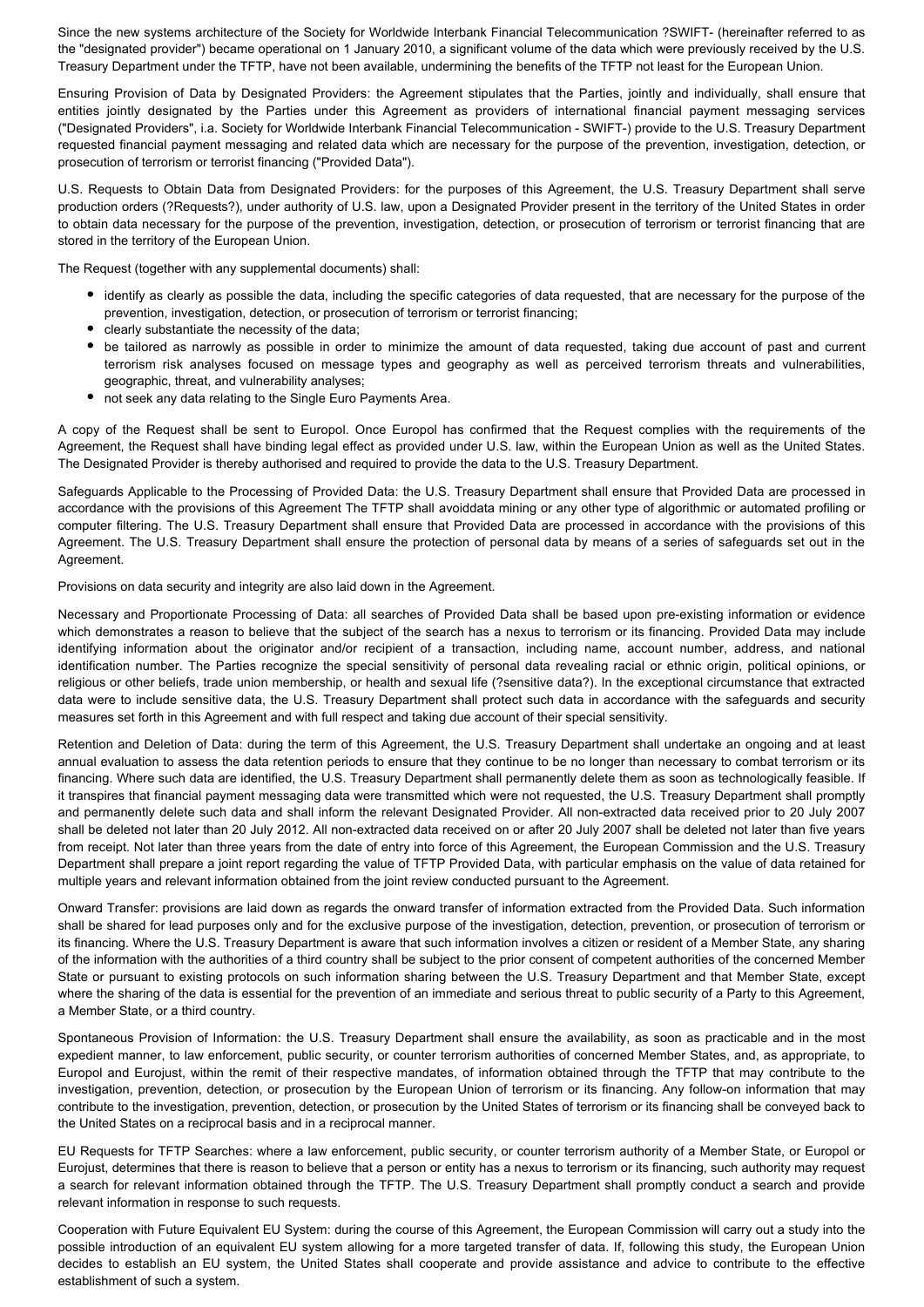Monitoring of Safeguards and Controls: compliance with the strict counter terrorism purpose limitation and the other safeguards set out in the Agreement shall be subject to independent monitoring and oversight. The oversight shall be subject to ongoing monitoring, including of the independence of the oversight, by an independent person appointed by the European Commission in agreement with the United States. Such oversight, subject to appropriate security clearances, shall include the authority to review in real time and retrospectively all searches made of the Provided Data, the authority to query such searches and, as appropriate, to request additional justification of the terrorism nexus. In particular, independent overseers shall have the authority to block any or all searches if it appears that one or more searches have been made in breach of the Agreement.

Joint Review: at the request of one of the Parties and at any event after a period of six months from the entry into force of this Agreement, the Parties shall jointly review the safeguards, controls and reciprocity provisions set out in this Agreement. Following the review, the European Commission will present a report to the European Parliament and the Council on the functioning of the Agreement.

Transparency: the U.S. Treasury Department shall post on its public website detailed information concerning the TFTP and its purposes, including contact information for persons with questions. In addition it shall post information about the procedures available for the exercise of the rights, including the availability of administrative and judicial redress as appropriate in the United States regarding the processing of personal data received.

Right of Access: measures are laid stipulating that any person has the right to obtain, following requests made at reasonable intervals, without constraint and without excessive delay, at least a confirmation transmitted through his or her data protection authority in the European Union as to whether that person's data protection rights have been respected. Disclosure to a person of his or her personal data processed under this Agreement may be subject to reasonable legal limitations applicable under national law to safeguard the prevention, detection, investigation, or prosecution of criminal offences, and to protect public or national security, with due regard for the legitimate interest of the person concerned. In the case that access to personal data is refused or restricted, such refusal or restriction shall be explained in writing and provide information on the means available for seeking administrative and judicial redress in the United States.

Right to Rectification, Erasure, or Blocking: any person has the right to seek the rectification, erasure, or blocking of his or her personal data processed by the U.S. Treasury Department pursuant to this Agreement where the data are inaccurate or the processing contravenes this Agreement. Other provisions are laid down to ensure that data received have been rectified, erased, or blocked, and whether the data subject's rights have been duly respected.

Redress: specific provisions are laid down as regards redress. Any person who considers his or her personal data to have been processed in breach of this Agreement is entitled to seek effective administrative and judicial redress in accordance with the laws of the European Union, its Member States, and the United States, respectively. For this purpose and as regards data transferred to the United States pursuant to this Agreement, the U.S. Treasury Department shall treat all persons equally in the application of its administrative process, regardless of nationality or country of residence.

Consultation: it is provided that the Parties shall, as appropriate, consult each other to enable the most effective use to be made of this Agreement, including to facilitate the resolution of any dispute regarding the interpretation or application of this Agreement. The Parties shall immediately consult in the event that any third party, including an authority of another country, challenges or asserts a legal claim with respect to any aspect of the effect or implementation of this Agreement.

Suspension or Termination: the Agreement stipulates that either Party may suspend the application of this Agreement with immediate effect, in the event of breach of the other Party?s obligations under this Agreement, by notification through diplomatic channels. Either Party may terminate this Agreement at any time by notification through diplomatic channels. Termination shall take effect six months from the date of receipt of such notification. The Parties shall consult prior to any possible suspension or termination in a manner which allows a sufficient time for reaching a mutually agreeable resolution.

Territorial application: the Agreement will only apply to Denmark, the United Kingdom, or Ireland if the European Commission notifies the United States in writing that Denmark, the United Kingdom, or Ireland has chosen to be bound by the Agreement.

#### EU/USA Agreement: processing and transfer of Financial Messaging Data for purposes of the Terrorist Finance Tracking Program

The Committee on Civil Liberties, Justice and Home Affairs adopted the report by Alexander ALVARO (ALDE, DE) recommending that the European Parliament consents to the conclusion of the Agreement between the European Union and the United States of America on the processing and transfer of Financial Messaging Data from the European Union to the United States for the purposes of the Terrorist Finance Tracking Program.

On 11 February 2010 the European Parliament withheld its consent to the conclusion of the [EU-US Financial Messaging Data Agreemen](http://www.europarl.europa.eu/oeil/FindByProcnum.do?lang=en&procnum=NLE/2009/0190)t [\(FMDA\)](http://www.europarl.europa.eu/oeil/FindByProcnum.do?lang=en&procnum=NLE/2009/0190) in the first consent vote on an international agreement after the entry into force of the Lisbon Treaty. At the same time, the European Parliament requested the European Commission to immediately submit a new recommendation for a negotiation mandate to the Council with a view to a long-term EU-US Agreement.

On 11 May 2010 the Council authorised the Commission to open negotiations with the United States to make available to the United States Treasury Department financial messaging data to prevent and combat terrorism and terrorism financing (EU-US FMDA Agreement). The Commission concluded the negotiations on 11 June and, on 28 June, the agreement was signed and, at the same time, the Council requested the consent of the European Parliament on the draft Council decision on the conclusion of the above mentioned agreement.

The European Parliament has consistently expressed its views in previous resolutions on the negotiation mandate, outlining a number of improvements that the new Agreement should include (see in particular [RSP/2010/2649](http://www.europarl.europa.eu/oeil/FindByProcnum.do?lang=en&procnum=RSP/2010/2649)). Compared to the first Agreement, rejected by Parliament, the present Agreement represents an improvement that has been achieved due to Parliament's consistent demands for solutions to the key issues.

In addition to the improvements within the Agreement in terms of data protection and proportionality, Council and Commission have made the legally binding commitment to set up the legal and technical framework allowing for the extraction of data on EU soil. This commitment will, in the medium term, ensure the termination of bulk data transfers to the US authorities. The establishment of a European extraction system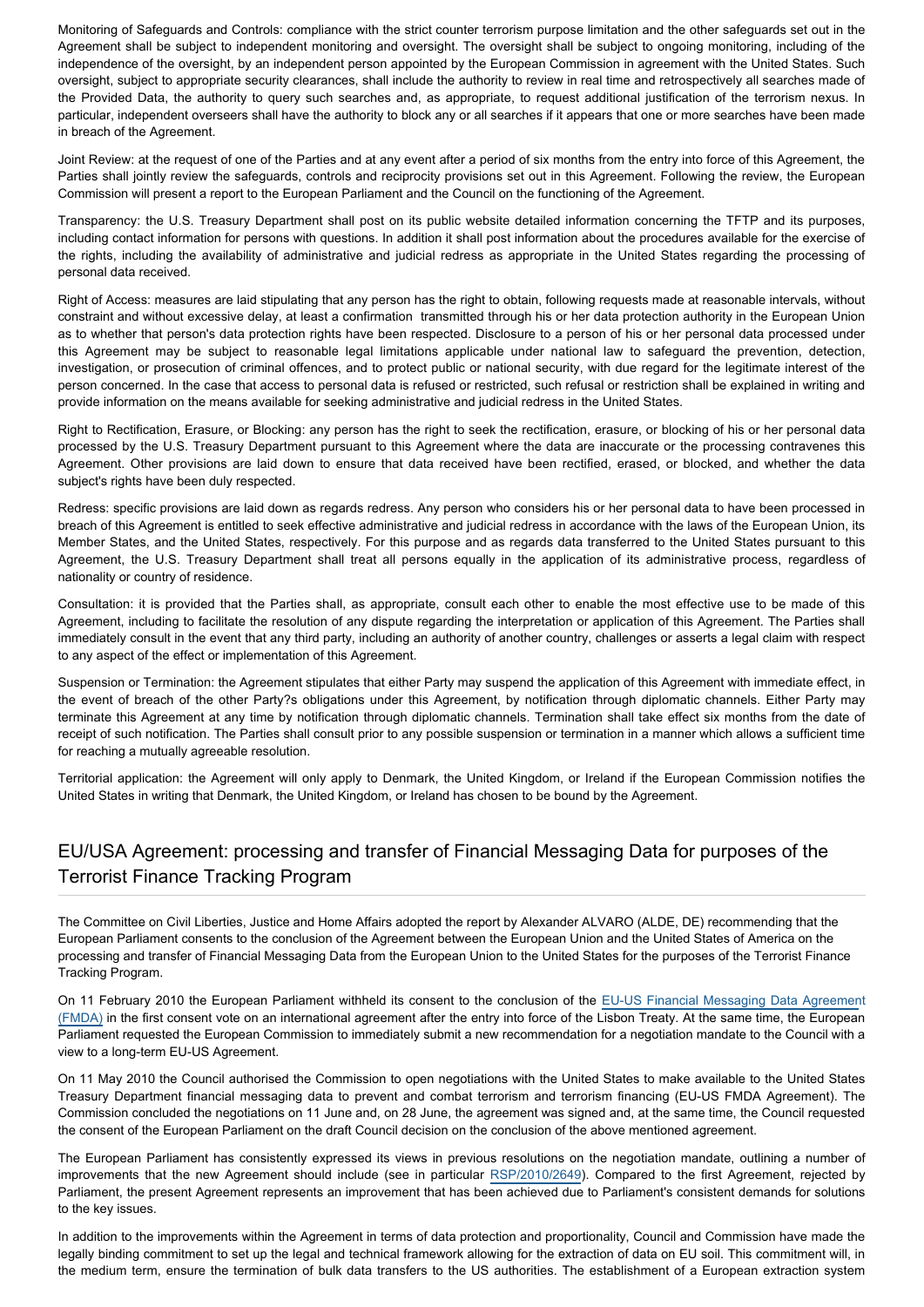represents a very important improvement, as the continued transfer of data in bulk is a departure from the principles underpinning EU legislation and practice. The envisaged three-step approach is most welcomed by Members and involves the following:

Step 1: The Commission will present a proposal for the legal and technical framework after one year;

Step 2: Progress report by the Commission on the EU extraction system after three years. This report will not only allow the currently elected Parliament to verify whether the commitments by Commission and Council have been fulfilled, but also to demand changes to the Agreement according to the progress of the EU extraction system;

Step 3: Possible termination of the Agreement after 5 years, if the EU extraction system has not been set up.

Although the Agreement could be further improved, according to Members, in particular with regard to the independent oversight of Europol in its handling of US requests, (which for the duration of the Agreement could be ensured e.g. by the posting of an EDPS official), Members recommend that Parliament gives its consent to the conclusion of the Agreement. Nevertheless, they consider Parliament should be involved in the selection process of the independent EU person who will be responsible for the monitoring and supervision of the strict limits on data searches with the single purpose of counter-terrorism.

The final Agreement, in combination with the legally binding commitments in the Council Decision, meets most of Parliament's demands. The committee therefore recommends that the European Parliament gives its consent to the conclusion of the Agreement.

#### EU/USA Agreement: processing and transfer of Financial Messaging Data for purposes of the Terrorist Finance Tracking Program

The European Parliament adopted by 484 votes to 109, with 12 abstentions a legislative resolution in which it gives its consent to the conclusion of the Agreement between the European Union and the United States of America on the processing and transfer of Financial Messaging Data from the European Union to the United States for the purposes of the Terrorist Finance Tracking Program.

Parliament invites the Commission, in compliance with Article 8 of the Charter of Fundamental Rights of the European Union, (which requires that personal data be under the control of "independent authorities"), to submit to it and to the Council as soon as possible a choice of three candidates for the role of the EU independent person referred to in Article 12(1) of the Agreement, who will be responsible for the monitoring and supervision of the strict limits on data searches with the single purpose of counter-terrorism.

Parliament indicates that the procedure to designate this person should be, mutatis mutandi, the same as that followed by the European Parliament and the Council for the appointment of the European Data Protection Supervisor.

#### EU/USA Agreement: processing and transfer of Financial Messaging Data for purposes of the Terrorist Finance Tracking Program

PURPOSE: to conclude an Agreement between the EU and the US on the processing and transfer of Financial Messaging Data from the EU to the US for purposes of the Terrorist Finance Tracking Program.

LEGISLATIVE ACT: Council Decision 2010/412/EU on the conclusion of the Agreement between the European Union and the United States of America on the processing and transfer of Financial Messaging Data from the EU to the US for the purposes of the Terrorist Finance Tracking Program.

BACKGROUND: the JHA Council of 30 November 2009 authorised the Presidency of the Council of the EU to sign an interim agreement between the EU and the United States on the processing and transfer of Financial Messaging Data from the EU to the U.S. for purposes of the TFTP. The interim agreement, also signed on 30 November 2009, was to have a maximum duration of 9 months.

However, on 11 February the European Parliament adopted its Resolution withholding consent for the TFTP Interim Agreement (see [NLE/2009/0190\)](http://www.europarl.europa.eu/oeil/FindByProcnum.do?lang=en&procnum=NLE/2009/0190). A letter signed by the President of the Council was delivered to the US Secretary of State on 22 February 2010 stating that as a consequence of the Parliament's Resolution, the EU could not become a party to the Interim Agreement and terminating the provisional application of the Agreement. On 24 March 2010, the Commission adopted a Recommendation from the Commission to the Council to authorise the opening of the negotiations between the EU and the US on the same issue bearing in mind Parliament?s opinion expressed in its resolution rejecting the Agreement.

On 5 May, Parliament adopted a new [resolution](http://www.europarl.europa.eu/oeil/FindByProcnum.do?lang=en&procnum=RSP/2010/2649) where it expressed its views on the limits and purposes of the Agreement (all information transfer must be strictly limited to that which is strictly necessary in the fight against terrorism).

On 11 May 2010, the Council adopted a Decision, together with negotiation directives, authorising the Commission to open negotiations on behalf of the EU to make available to the United States Treasury Department financial messaging data to prevent and combat terrorism and terrorism financing. The Agreement was signed by the Parties on 28 June 2010. The Agreement should be concluded on behalf of the EU.

CONTENT: the Decision approves the Agreement between the EU and the US on the processing and transfer of Financial Messaging Data from the EU to the US for the purposes of the Terrorist Finance Tracking Program on behalf of the Union.

The main points of the Agreement are as follows:

Purpose: the purpose is to ensure, with full respect for the privacy, protection of personal data, and other conditions set out in this Agreement, that:

- financial payment messages referring to financial transfers and related data stored in the territory of the European Union by providers of international financial payment messaging services, that are jointly designated pursuant to this Agreement, are provided to the U.S. Treasury Department for the exclusive purpose of the prevention, investigation, detection, or prosecution of terrorism or terrorist financing;
- relevant information obtained through the TFTP is provided to law enforcement, public security, or counter terrorism authorities of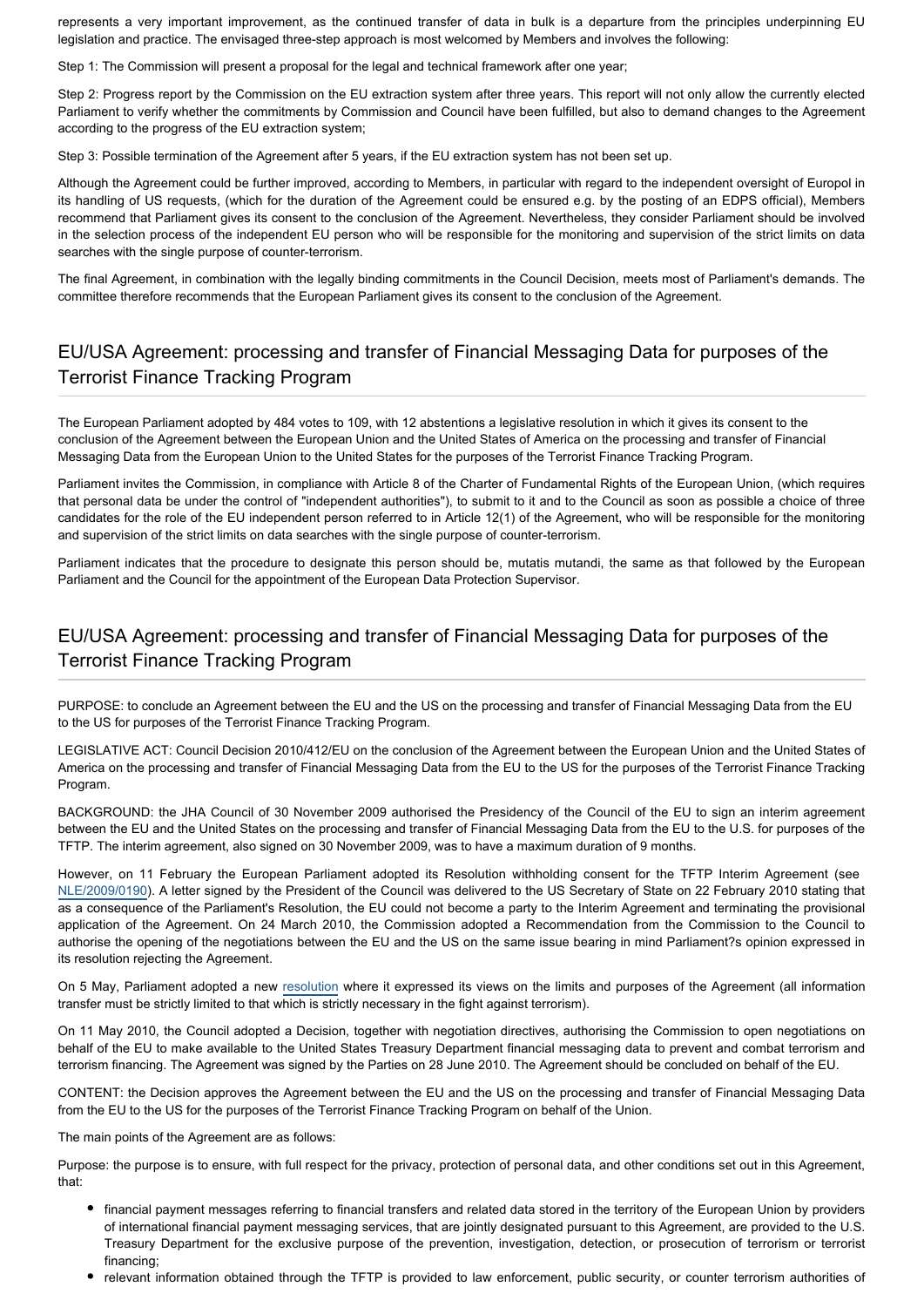Member States, or Europol or Eurojust, for the purpose of the prevention, investigation, detection, or prosecution of terrorism or terrorist financing.

Scope of Application: it applies to the obtaining and use of financial payment messaging and related data relating to acts of a person or entity that involve violence, or are otherwise dangerous to human life or create a risk of damage to property or infrastructure, and which, given their nature and context, are reasonably believed to be committed with the aim of: (i) intimidating or coercing a population; (ii) intimidating, compelling, or coercing a government or international organization to act or abstain from acting; or (iii) seriously destabilizing or destroying the fundamental political, constitutional, economic, or social structures of a country or an international organization.

Ensuring Provision of Data by Designated Providers: the EU must ensure that providers of international financial payment messaging services (or Society for Worldwide Interbank Financial Telecommunication (SWIFT). provides the U.S. Treasury Department the requested financial payment messaging and related data.

U.S. Requests to Obtain Data from Designated Providers: the Decision makes provision for a procedure for the US Treasury to obtain data that are stored in the territory of the European Union.

Safeguards Applicable to the Processing of Provided Data: the US Treasury Department must take measures to ensure that Provided Data are processed in accordance with the provisions of the Agreement, that is: the data must be processed exclusively for the purposes in the text and it shall not involve data mining or any other type of algorithmic or automated profiling or computer filtering. The US Treasury must takes the safeguards specified in the text, which shall be applied without discrimination on the basis of nationality or country of residence.

There are provisions to ensure that the Treasury?s search of Provided Data shall be narrowly tailored, and demonstrate a reason to believe that the subject of the search has a nexus to terrorism or its financing. The Parties must recognise the special sensitivity of personal data revealing racial or ethnic origin, political opinions, or religious or other beliefs, trade union membership, or health and sexual life ("sensitive data"). In the exceptional circumstance that extracted data were to include sensitive data, the U.S. Treasury Department shall protect such data in accordance with the safeguards and security measures set forth in the Agreement.

Retention and deletion of data: during the term of the Agreement, the U.S. Treasury Department shall undertake an ongoing and at least annual evaluation to identify non-extracted data that are no longer necessary to combat terrorism or its financing. Where such data are identified, the U.S. Treasury Department shall permanently delete them as soon as technologically feasible. The general principle is that all non-extracted data received prior to 20 July 2007 shall be deleted not later than 20 July 2012. All non-extracted data received on or after 20 July 2007 shall be deleted not later than five years from receipt. Not later than three years from the date of entry into force of the Agreement, the European Commission and the U.S. Treasury Department shall prepare a joint report regarding the value of Provided Data.

Onward Transfer: the Agreement makes provision for limiting the onward transfer of information extracted from the Provided Data following specified safeguards.

Spontaneous provision of information: the U.S. Treasury Department shall ensure the availability, as soon as practicable to law enforcement authorities of Member States, and to Europol and Eurojust of information obtained through the TFTP that may contribute to the prevention, detection, or prosecution by the EU of terrorism or its financing. Any follow-on information that may contribute to the prevention etc by the United States of terrorism or its financing shall be conveyed back to the United States on a reciprocal basis.

Cooperation with future equivalent EU system: during the course of the Agreement, the European Commission will carry out a study into the possible introduction of an equivalent EU system allowing for a more targeted transfer of data. If, following this study, the EU decides to establish an EU system, the US shall cooperate and provide assistance and advice to contribute to the effective establishment of such a system.

Monitoring of safeguards and controls: compliance with the strict counter terrorism purpose limitation and the other safeguards set out in the text shall be subject to monitoring and oversight by independent overseers, including by a person appointed by the European Commission with the agreement of and subject to appropriate security clearances by the United States. There are provisions in the Agreement on transparency, providing information to the data subject?s right of access, the right to rectification, erasure or blocking, and on redress.

Joint review: at the request of one of the Parties and at any event after a period of six months from the date of entry into force of the Agreement, the Parties shall jointly review the safeguards, controls, and reciprocity provisions set out in the Agreement. Following the review, the European Commission will present a report to the European Parliament and the Council on the functioning of the Agreement.

Legal framework for the extraction of data on EU territory: in accordance with the opinion of the Parliament adopted on 8 July 2010, the Commission is invited to submit to the European Parliament and the Council, no later than one year from the date of entry into force of the Agreement, a legal and technical framework for the extraction of data on EU territory. Within three years from the date of entry into force of the Agreement, the Commission is invited to present a report of progress on the development of the equivalent EU system. If, five years after the date of entry into force of the Agreement, the equivalent EU system has not been set up, the Union shall consider whether to renew the Agreement.

Territorial provisions: the Agreement will apply to the United Kingdom. Ireland and Denmark will not take part in the application of the Agreement.

ENTRI INTO FORCE: the Decision enters into force on 13 July 2010. The Agreement itself enters into force on 1 August 2010.

#### EU/USA Agreement: processing and transfer of Financial Messaging Data for purposes of the Terrorist Finance Tracking Program

This report relates to the joint review of the implementation of the Agreement between the European Union and the United States of America on the processing and transfer of Financial Messaging data from the European Union to the United States for the purposes of the Terrorist Finance Tracking Program.

In accordance with its Article 13, the first review of the Agreement took place six months after the entry into force of the Agreement. This review has therefore primarily focused on whether all of the elements of the Agreement have been implemented and its mechanisms have been properly put into place rather than on the effectiveness of the Agreement ? time was considered too short to come to a considered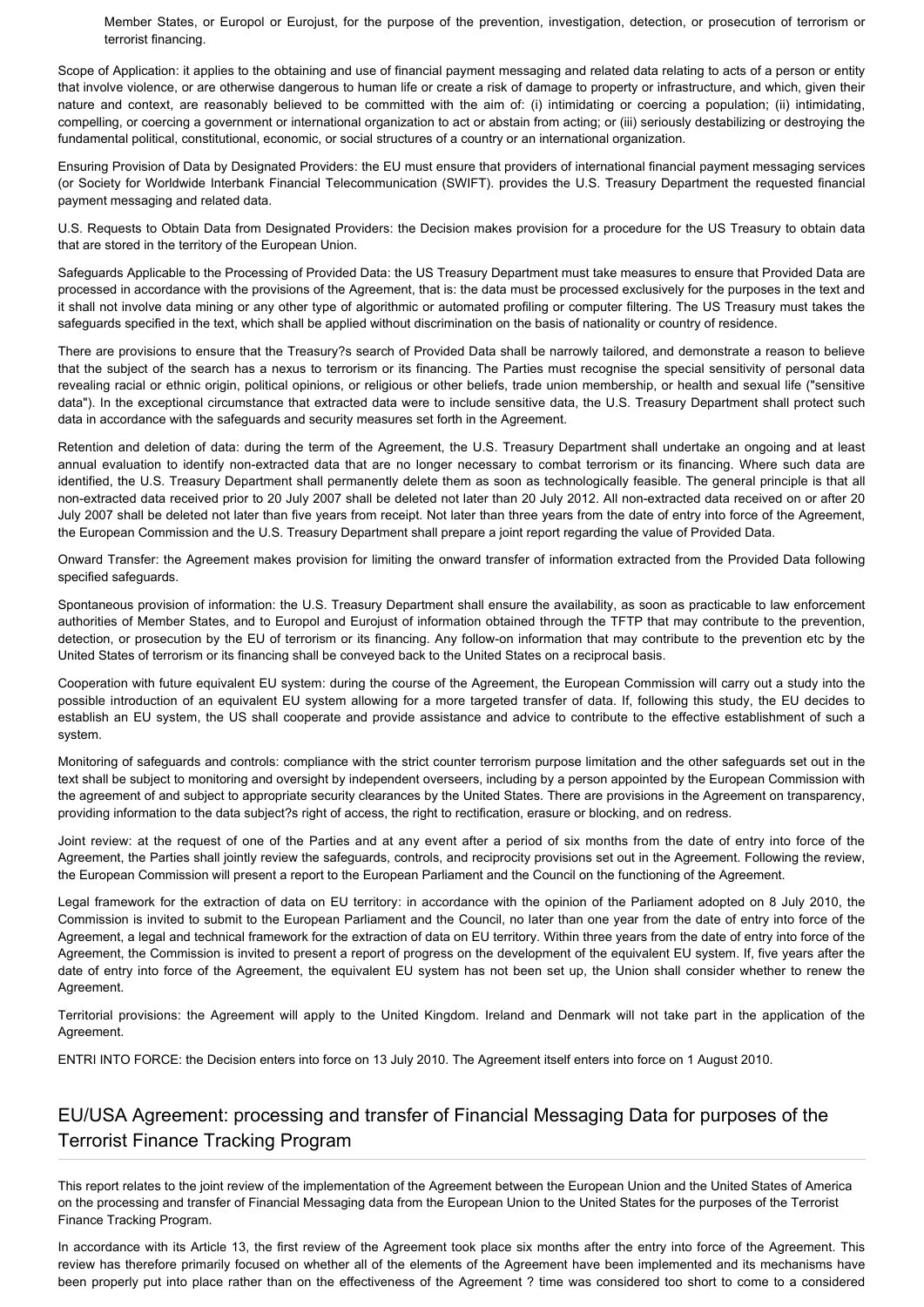judgment on that.

This report was prepared by the EU delegation of the joint review team, based on the work of the joint review team and other work independently conducted by the EU delegation. The report reflects the views of the EU delegation.

This report provides a picture of the way the Agreement has been implemented during the first six months after its entry into force. The EU review team has reached the conclusion that all of the relevant elements of the Agreement have been implemented in accordance with its provisions, including the data protection provisions. The measures which have been taken to ensure such implementation by the U.S. authorities are convincing, and in some cases go beyond what is required under the Agreement. In addition, the review team has been presented with convincing indications of the added value of the Terrorist Finance Tracking Program (TFTP) to efforts to combat terrorism and its financing. The review team met with representatives of the Treasury Department, the F.B.I., Europol, the overseers and auditors appointed by the designated provider, as well as with the overseer provisionally appointed by the European Commission.

The recommendations of the EU review team focus on the desirability of providing more publicly accessible information on the way the program functions, in as far as this is possible, without endangering the effectiveness of the Program. This concerns, in particular, the overall volume of data provided to the U.S. authorities, and the number of financial payment messages accessed.

The EU review team also suggests further enhancing the Europol verification procedure referred to in Article 4. In addition, the EU review team would welcome more verifiable statistical information on the added value of TFTP derived information to efforts to combat terrorism and its financing in order to further substantiate the added value of the program. It also recommends improving some aspects of the provision of information to the general public on the rights accorded to them under the Agreement.

Lastly, the EU review team provides a recommendation on the preparation of future reviews, and suggests that the implementation of the recommendations should be the subject of future review efforts.

This report consists of four Chapters. Chapter 2 provides an overview of the background to the review and its purpose and procedural aspects. Chapter 3 presents the main findings of the review and the recommendations of the review team. Finally, Chapter 4 presents the overall conclusions.

The report is supplemented by Annex A which contains the report of the U.S. Department of the Treasury to the joint review team, including the answers given by the Treasury Department to the questionnaire sent on behalf of the EU members of the review team. This Annex also provides the statistical information referred to in Article 13 of the Agreement, which stipulates the elements to be covered by the review. Annex B presents the EU and U.S. representatives in the joint review team.

It is has been agreed that a follow up review will be carried out next year.

### EU/USA Agreement: processing and transfer of Financial Messaging Data for purposes of the Terrorist Finance Tracking Program

This Report on the second joint review of the implementation of the Agreement between the European Union and the United States of America on the processing and transfer of Financial Messaging data from the European Union to the United States for the purposes of the Terrorist Finance Tracking Program (TFTP) covers the period from 1 February 2011 until 30 September 2012.

Recommendations and conclusions: based on the review findings, the EU review team is satisfied that the recommendations presented in the report of March 2011 on the first Joint Review have, to a large extent, been followed up. Providing more verifiable insights into the actual added value of the TFTP, preferably by public information without endangering the effectiveness of this instrument and whilst respecting the need for confidentiality of the methods and procedures used, still remains a challenge. As already stated in the first report, transparency on the added value of the programme for the fight against terrorism would go a long way in convincing a wider audience of the real benefits of the TFTP and the Agreement and would raise the level of trust in the programme, and that such transparency should be sought wherever possible without endangering the effectiveness of the programme as such.

The EU review team is of the opinion that the review mechanism is a valuable tool for the assessment of the implementation of the Agreement and the safeguards included therein. In view of the longer period of application of the Agreement, this second review allowed a much deeper insight into the functioning of the TFTP than the first and confirmed the clear value added of this instrument in fighting against and preventing terrorism.

Overall the implementation of the agreement more than two years after its entry into force has reached a very satisfactory level with the EU increasingly profiting from it under the specific reciprocity arrangements.

To further enhance the quality of the implementation of the Agreement, the EU review team presents the following recommendations:

- 1. that the US Treasury continues to make requests (together with any supplementary documents) with detailed and regularly updated justification as currently provided, and that Europol continues to carry out its tasks pursuant to Article 4 following the high verification standards currently agreed upon;
- 2. that the overseers of the Designated Provider and the EU overseers continue to carry out their supervisory tasks in a complementary way, and that the EU deputy overseer quickly becomes fully operational and integrates into the team of overseers;
- 3. that the Treasury specifies more in detail to the Commission how the on-going evaluation process is carried out in practice, and that the practice of deletion of data in particular is monitored continuously;
- 4. that information on the Treasury website referring to the right of rectification of data explains what a rectification means in this context due to technical constraints, and that the Treasury continues to update the website regularly, where necessary, with the support of the Commission;
- 5. that Member States and, where relevant, Eurojust regard Europol as the EU's single reference point for Article 10 requests, and that, in all law enforcement cases in which requests are submitted directly to the Treasury, Member States inform Europol of such requests in a systematic and timely manner;
- 6. that any technical modalities and security arrangements agreed upon with the Treasury for the transfer of information are respected, which includes seeking prior consent from the data owner before disseminating such information, and that in the future, a consultation and coordination takes place between Europols Joint Supervisory Body (notwithstanding its independent status), Europol and the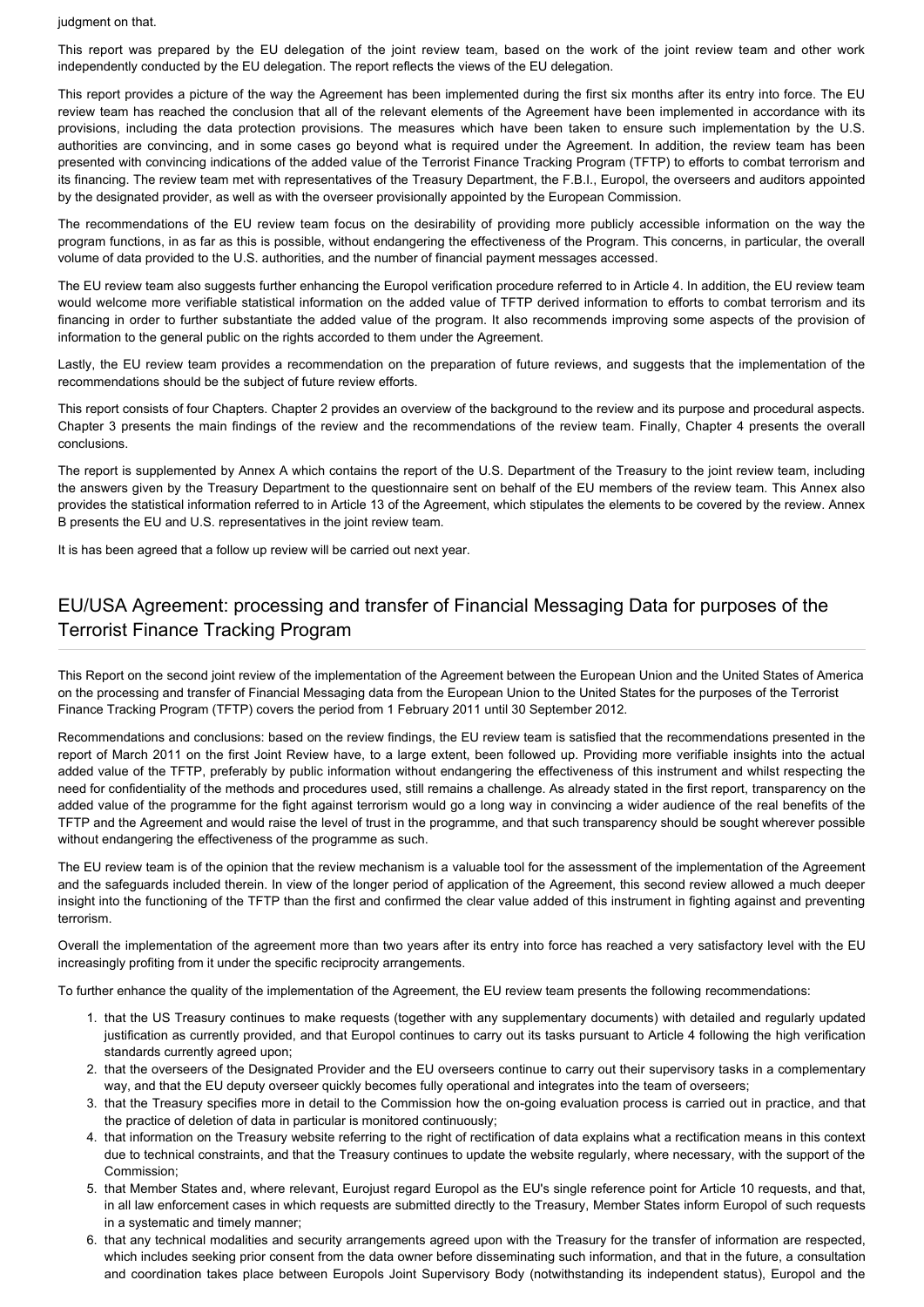Commission on the planning, timing and focus of possible inspections in order to avoid overlapping activities and misleading public statements;

According to the Agreement, the Commission and the Treasury shall prepare a joint report regarding the value of TFTP provided data no later than three years from the date of entry into force of the Agreement (1/8/2013). By that same date, the Commission will present a report of progress on the development of an equivalent EU system with regard to Article 11 of the Agreement, as invited by the Council.

#### EU/USA Agreement: processing and transfer of Financial Messaging Data for purposes of the Terrorist Finance Tracking Program

The Commission presented a report on the Joint Report from the Commission and the U.S. Treasury Department regarding the value of TFTP Provided Data pursuant to Article 6 (6) of the Agreement between the European Union and the United States of America on the processing and transfer of Financial Messaging Data from the European Union to the United States for the purposes of the Terrorist Finance Tracking Program.

Joint report: in accordance with TFTP Agreement, the European Commission and the U.S. Treasury Department have prepared the joint report regarding the value of Terrorist Finance Tracking Program (TFTP) Provided Data, with particular emphasis on the value of data retained for multiple years.

The modalities of this Report have been determined jointly by the European Commission and the U.S. Treasury Department, in line with Article 6 (6) of the Agreement.

The European Commission and the U.S. Treasury Department began discussions on the modalities, mandate, and methodology for the report in December 2012.

Member States and Europol have provided written contributions, which have been considered and reflected upon in the preparation of this Report. To this end, Europol issued a questionnaire to all concerned Member States in order to collect relevant information for its input for this Report. The questionnaire aimed at obtaining a current overview of the added value of TFTP Provided Data, in relation to specific cases investigated by competent authorities in relevant Member States.

Between 1 February and 24 May 2013, the U.S. assessment team interviewed counter terrorism investigators at a variety of agencies, reviewed counter terrorism cases in which the TFTP was used, and analysed over 1,000 TFTP reports to assess the value of TFTP-derived information.

Scope and main findings: the Report focuses on how the TFTP Provided Data have been used and the value the data bring to counter terrorism investigations in the United States and the EU. It includes multiple concrete examples where TFTP data, including data retained for three years or more, have been valuable in counter terrorism investigations, in the United States and the EU, before and since the Agreement entered into force on 1 August 2010.

In addition to this Report, other examples of the usefulness and value of the TFTP data have been presented in the context of the two joint reviews, carried out in February 2011 and October 2012, pursuant to Article 13 of the Agreement.

As a whole, these factual and concrete sets of information constitute a considerable step forward in further explaining the functioning and the added value of the TFTP.

The Report also describes the methodology for the assessment of retention periods by the U.S. Treasury Department and deletion of non-extracted data. The Report demonstrates that TFTP Provided Data, including data retained for multiple years, have been delivering very important value for the counter terrorism efforts in the United States, Europe, and elsewhere.

# EU/USA Agreement: processing and transfer of Financial Messaging Data for purposes of the Terrorist Finance Tracking Program

This Commission services presents a working document on the joint review report of the implementation of the Agreement between the European Union and the United States of America on the processing and transfer of Financial Messaging Data from the European Union to the United States for the purposes of the Terrorist Finance Tracking Program.

To recall, the Terrorist Finance Tracking Program (TFTP) Agreement entered into force in August 2010.

This working document focuses on the following element:

Review process: according to the Agreement, the review should have particular regard to:

- $\bullet$  the number of financial payment messages accessed;
- the number of occasions on which leads have been shared with Member States, third countries, and Europol and Eurojust;
- $\bullet$ the implementation and effectiveness of the Agreement, including the suitability of the mechanism for the transfer of information;
- $\bullet$ cases in which information has been used for the prevention, investigation, detection, or prosecution of terrorism or its financing;
- compliance with the data protection obligations specified in the Agreement.

The Agreement also states that the review shall include a representative and random sample of searches in order to verify compliance with the safeguards and controls set out in this Agreement, as well as a proportionality assessment of the Provided Data, based on the value of such data for the investigation, prevention, detection, or prosecution of terrorism or its financing.

The report establishes all of the procedures applicable to the review process and the different stages of the process.

Recommendations: in general, the staff working document states that the Agreement and its safeguards and controls were properly implemented and that the findings of the second joint review have been followed up by the Treasury.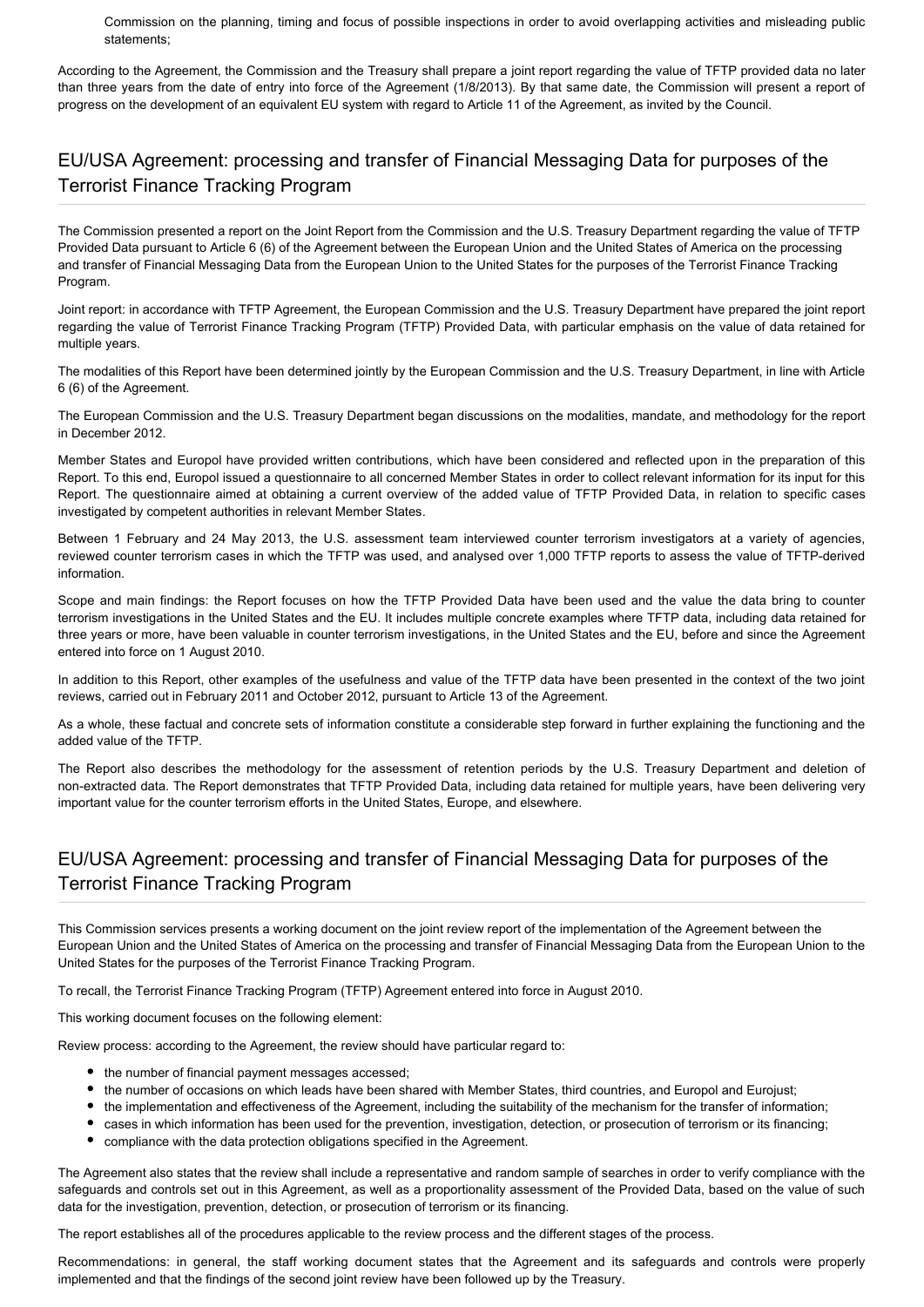According to the results of the review, it was reiterated that the U.S. Government including all departments and agencies has not collected financial payment messages from the Designated Provider in the European Union, except as authorized by the TFTP Agreement.

The Commission acknowledges the benefits of the close cooperation between the U.S. authorities, Europol and EU counter-terrorism authorities in assessing and communicating on terrorism-related threats ensuring that the TFTP also addresses the threat from the EU perspective.

The Commission suggests that the Member States consider providing regular feedback on the TFTP data received from the Treasury which could further improve the quality and the quantity of information exchanged under the Agreement.

In addition, the Commission encourages Europol to continue its efforts to actively promote awareness of the TFTP and to support Member **States** 

The Commission will continue discussion on the interpretation of Article 15 concerning the right of access in light of the actual responses Treasury will provide in the future.

Lastly, the Commission recommends that the Treasury continues to assess the necessity of the extracted data in the sense of Article 6 (7) of the Agreement (in particular as regards the data retention periods).

The Commission states that a regular review of the Agreement is essential to ensure its proper implementation, to build up a relationship of trust between the contracting parties and to provide reassurances to interested stakeholders on the usefulness of the TFTP instrument.

The next joint review should take place in the second half of 2015.

### EU/USA Agreement: processing and transfer of Financial Messaging Data for purposes of the Terrorist Finance Tracking Program

The Commission presented a report on the joint review of the implementation of the Agreement between the European Union and the United States of America on the processing and transfer of Financial Messaging Data from the European Union to the United States for the purposes of the Terrorist Finance Tracking Program (TFTP).

The Agreement, which entered into force on 1 August 2010, provides for regular joint reviews of the safeguards, controls, and reciprocity provisions to be conducted by review teams from the European Union and the United States.

This report concerns the fourth joint review of the Agreement since it entered into force and covers a period of 22 months between 1 March 2014 and 31 December 2015.

The fourth joint review was carried out in two main stages: on 1 March 2016 in The Hague at Europol's premises and on 15 and 16 March 2016 in Washington at the U.S. Treasury Department.

Satisfactory implementation: the Commission is satisfied that the Agreement and its safeguards and controls are properly implemented and that the findings of the third joint review have been followed up by the Treasury.

In particular:

- the Commission is satisfied with the outcome of the discussions on the interpretation of Article 15 concerning the right of access and the manner in which the Treasury continues to assess the necessity of retaining extracted data in the sense of Article 6 (7) of the Agreement;
- Europol is accomplishing its verification tasks in full compliance with Article 4 on the basis of detailed and regularly updated supporting documentation received from the Treasury;
- the oversight mechanism is functioning smoothly and is effective in ensuring that the processing of data complies with the conditions laid down in the Agreement. All non-extracted data is deleted on a semi-annual basis in order to ensure that all such data is deleted at the latest five years from receipt;
- the relevant information about the process of rectification of data has been included on the Treasury's website.

Possible improvements: the Commission suggested:

- that Member States should consider providing regular feedback on the TFTP data received from the Treasury which could further improve the quality and the quantity of information exchanged;
- that Europol should: (i) continue its efforts to actively promote awareness of the TFTP and to support Member States seeking its advice and experience in devising requests; (ii) continue fulfilling its verification role as thoroughly and independently as at present.

In conclusion, the Commission considered that the TFTP remains an important instrument to provide timely, accurate and reliable information about activities associated with suspected acts of terrorist planning and financing. It helps to identify and track terrorists and their support networks worldwide.

The Commission welcomed the continued increased transparency of the U.S. authorities in sharing information illustrating the value of the TFTP in international counter-terrorism efforts.

A regular review of the Agreement is essential to ensure its proper implementation, to build up a relationship of trust between the contracting parties and to provide reassurances to interested stakeholders on the usefulness of the TFTP instrument. It has been agreed between the Commission and the Treasury to carry out the next joint review of the Agreement at the beginning of 2018.

#### EU/USA Agreement: processing and transfer of Financial Messaging Data for purposes of the Terrorist Finance Tracking Program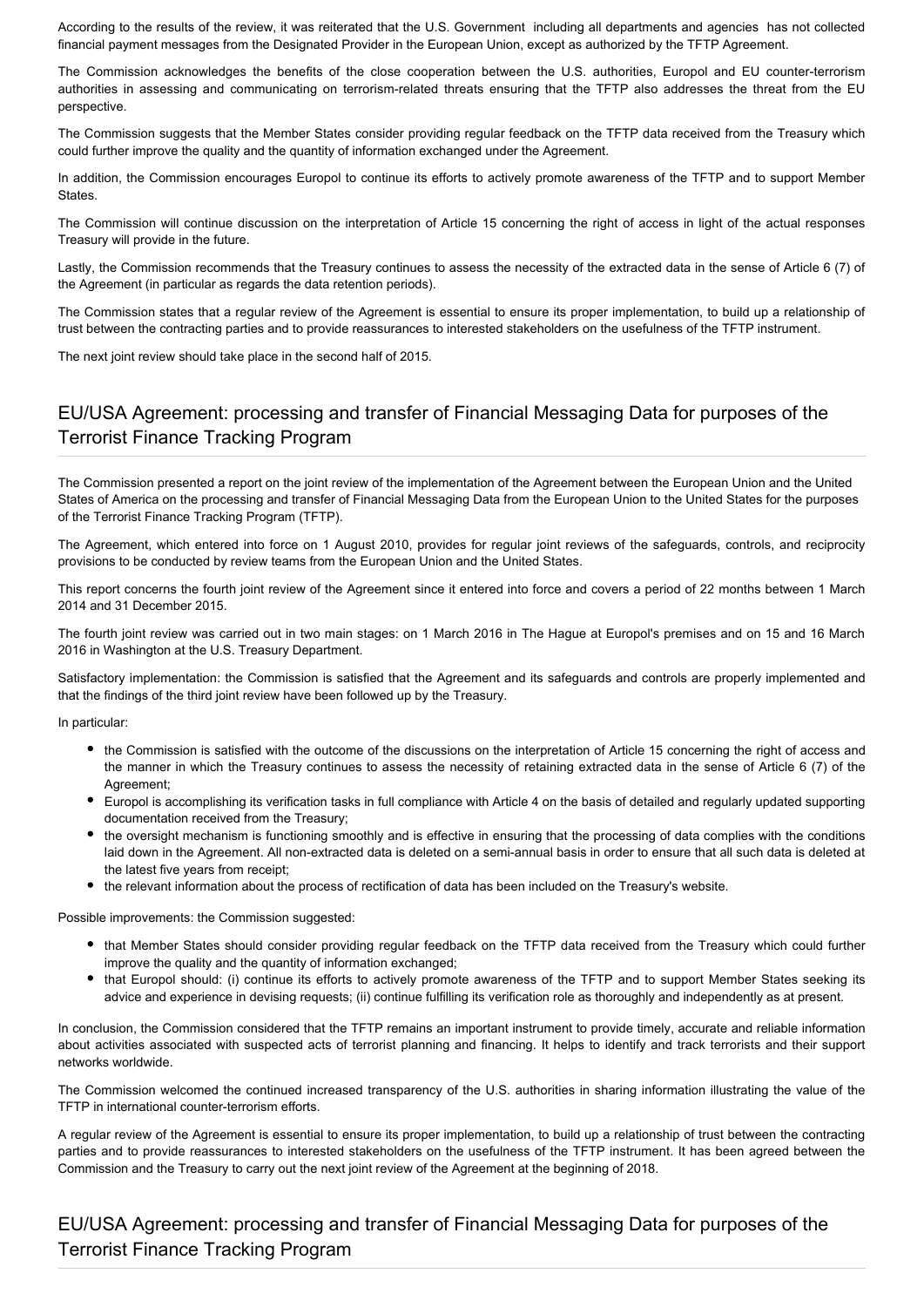The Commission presented a report on the joint review of the implementation of the Agreement between the European Union and the United States of America on the processing and transfer of Financial Messaging Data from the European Union to the United States for the purposes of the Terrorist Finance Tracking Program (TFTP).

The Agreement, which entered into force on 1 August 2010, provides for regular joint reviews of the safeguards, controls, and reciprocity provisions to be conducted by review teams from the European Union and the United States.

This report concerns the fifth joint review of the Agreement since it entered into force and covers a period of 35 months between 1 January 2016 and 30 November 2018.

The fifth joint review was carried out in two main stages: on 15 January 2019 in The Hague at Europol's premises and on 31 January and 1 February 2019 in Washington at the Treasury.

Main findings

The report noted that:

- the Commission is satisfied that the Agreement and its safeguards and controls are properly implemented;

- Europol is accomplishing its verification tasks;

- the TFTP remains a key instrument to provide timely, accurate and reliable information about activities associated with suspected acts of terrorist planning and financing;

- during the current review period, the EU has continued to significantly benefit more from the TFTP. It has become an increasingly important tool with the increase in the number of terrorist attacks since 2015. In some cases, the information provided under the Agreement has been instrumental in bringing forward specific investigations relating to terrorist attacks on EU soil.

Improvements

In terms of potential for further improvement, the Commission suggests that the Treasury assesses the message types and geographic regions that are the most and least responsive to TFTP searches. This could result in a more narrowly tailored request to minimise the amount of data requested from the designated provider.

The Commission further suggests that the Treasury should improve its mechanisms to review the necessity of retaining so-called extracted data to ensure that this data is only retained for as long as necessary for the specific investigation or prosecution for which they are used.

In this context, the Commission also requests Member States to inform Europol as a Single Point of Contact (SPoC) for subsequent information of the Treasury when a case has been finally disposed of, which should in principle lead to the deletion of extracted data relating to that case. Particular attention should also be provided to extracted data that is viewed by the Treasury analysts but not, due to considerations of relevancy, disseminated further in the context of a specific investigation.

Conclusion

The Commission considered that the TFTP remains an important instrument to provide timely, accurate and reliable information about activities associated with suspected acts of terrorist planning and financing. It helps to identify and track terrorists and their support networks worldwide.

The Commission welcomes the continued transparency of the U.S. authorities in sharing information illustrating the value of the TFTP in international counter-terrorism efforts.

A regular review of the Agreement is essential to ensure its proper implementation, to build up a relationship of trust between the contracting parties and to provide reassurances to interested stakeholders on the usefulness of the TFTP instrument.

The Commission and the Treasury agreed to carry out the next joint review of the Agreement in the beginning of 2021.

# EU/USA Agreement: processing and transfer of Financial Messaging Data for purposes of the Terrorist Finance Tracking Program

This Commission services presents a working document on the joint review report of the implementation of the Agreement between the European Union and the United States of America on the processing and transfer of Financial Messaging Data from the European Union to the United States for the purposes of the Terrorist Finance Tracking Program.

To recall, the Terrorist Finance Tracking Program (TFTP) Agreement entered into force in August 2010.

This working document focuses on the following elements:

Review process

According to the Agreement, the review should have particular regard to:

- the number of financial payment messages accessed;

- the number of occasions on which leads have been shared with Member States, third countries, and Europol and Eurojust;

- the implementation and effectiveness of the Agreement, including the suitability of the mechanism for the transfer of information;

- cases in which information has been used for the prevention, investigation, detection, or prosecution of terrorism or its financing;

- compliance with the data protection obligations specified in the Agreement.

The Agreement also states that the review shall include a representative and random sample of searches in order to verify compliance with the safeguards and controls set out in this Agreement, as well as a proportionality assessment of the Provided Data, based on the value of such